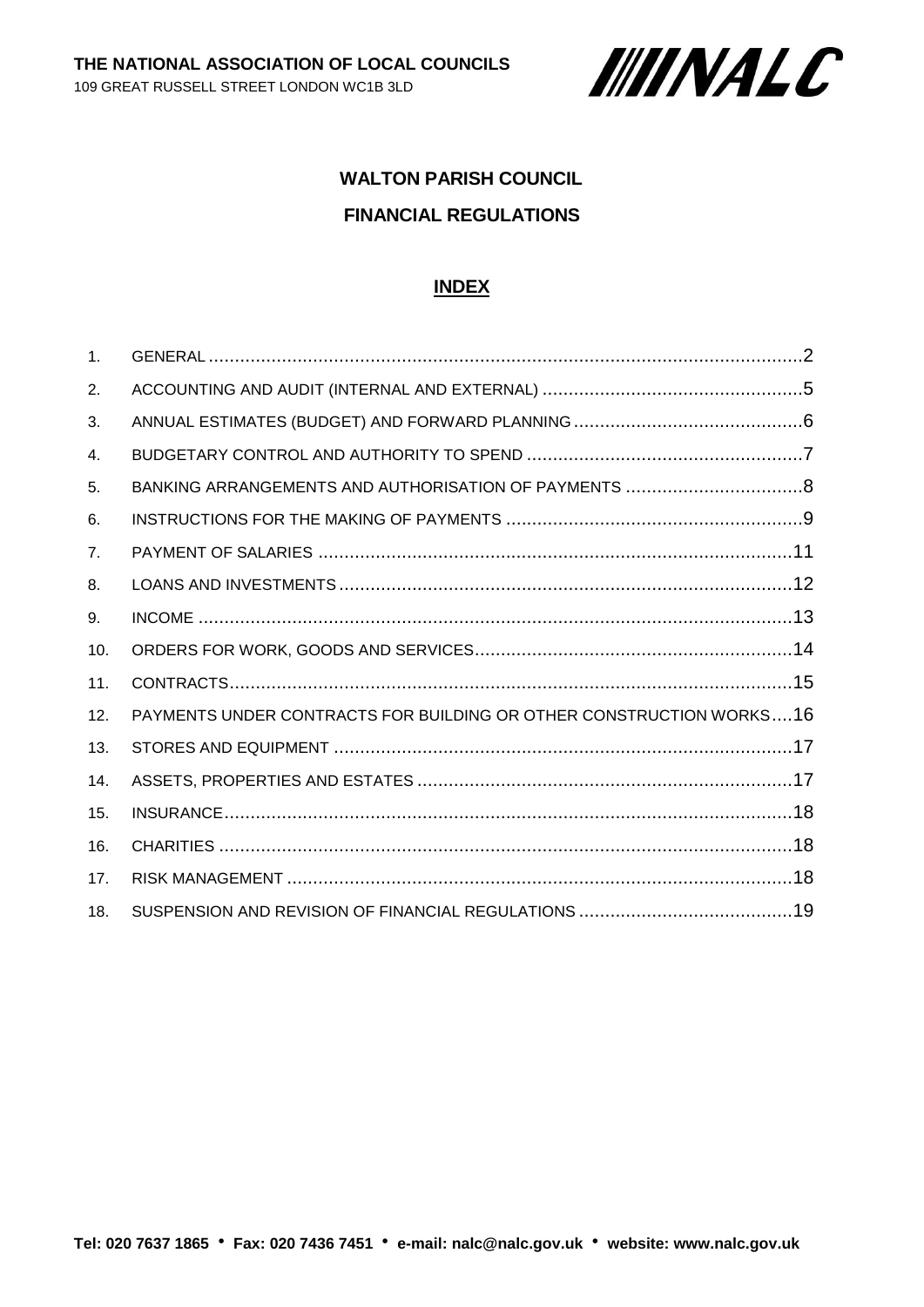These Financial Regulations were adopted by the Council at its Meeting held on 9 May 2019.

# <span id="page-1-0"></span>**1. GENERAL**

- 1.1. These financial regulations govern the conduct of financial management by the council and may only be amended or varied by resolution of the council. Financial regulations are one of the council's three governing policy documents providing procedural guidance for members and officers. Financial regulations must be observed in conjunction with the council's standing orders<sup>1</sup> and any individual financial regulations relating to contracts.
- 1.2. The council is responsible in law for ensuring that its financial management is adequate and effective and that the council has a sound system of internal control which facilitates the effective exercise of the council's functions, including arrangements for the management of risk.
- 1.3. The council's accounting control systems must include measures:
	- for the timely production of accounts;
	- that provide for the safe and efficient safeguarding of public money;
	- to prevent and detect inaccuracy and fraud; and
	- identifying the duties of officers.
- 1.4. These financial regulations demonstrate how the council meets these responsibilities and requirements.
- 1.5. At least once a year, prior to approving the Annual Governance Statement, the council must review the effectiveness of its system of internal control which shall be in accordance with proper practices.
- 1.6. Deliberate or wilful breach of these Regulations by an employee may give rise to disciplinary proceedings.
- 1.7. Members of Council are expected to follow the instructions within these Regulations and not to entice employees to breach them. Failure to follow instructions within these Regulations brings the office of councillor into disrepute.
- 1.8. The Responsible Financial Officer (RFO) holds a statutory office to be appointed by the council. The Clerk has been appointed as RFO for this council and these regulations will apply accordingly.
- 1.9. The RFO;
	- acts under the policy direction of the council;

<sup>1</sup> <sup>1</sup> Model standing orders for councils are available in Local Councils Explained © 2013 National Association of Local Councils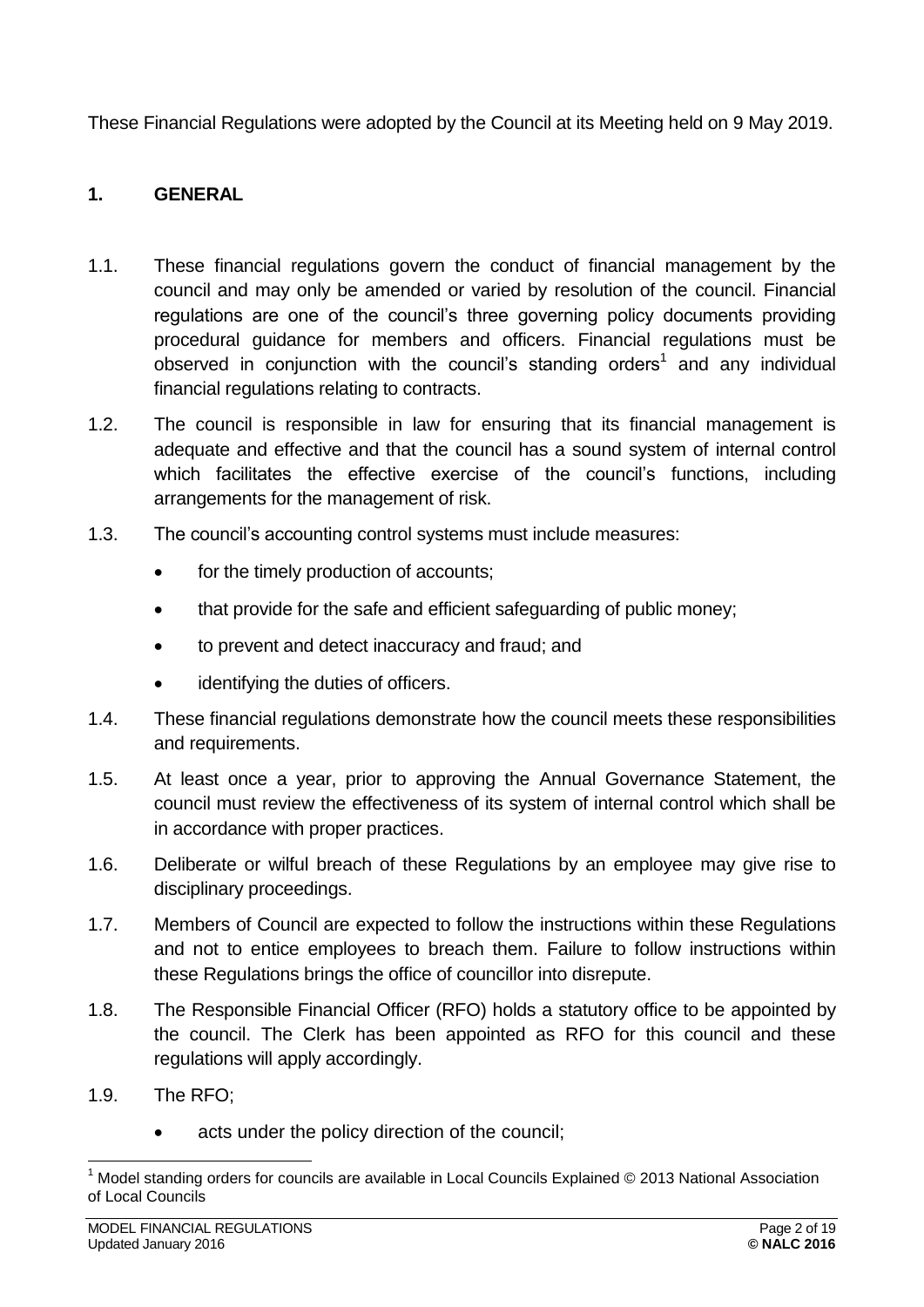- administers the council's financial affairs in accordance with all Acts, Regulations and proper practices;
- determines on behalf of the council its accounting records and accounting control systems;
- ensures the accounting control systems are observed;
- maintains the accounting records of the council up to date in accordance with proper practices;
- assists the council to secure economy, efficiency and effectiveness in the use of its resources; and
- produces financial management information as required by the council.
- 1.10. The accounting records determined by the RFO shall be sufficient to show and explain the council's transactions and to enable the RFO to ensure that any income and expenditure account and statement of balances, or record of receipts and payments and additional information, as the case may be, or management information prepared for the council from time to time comply with the Accounts and Audit Regulations.
- 1.11. The accounting records determined by the RFO shall in particular contain:
	- entries from day to day of all sums of money received and expended by the council and the matters to which the income and expenditure or receipts and payments account relate;
	- a record of the assets and liabilities of the council: and
	- wherever relevant, a record of the council's income and expenditure in relation to claims made, or to be made, for any contribution, grant or subsidy.
- 1.12. The accounting control systems determined by the RFO shall include:
	- procedures to ensure that the financial transactions of the council are recorded as soon as reasonably practicable and as accurately and reasonably as possible;
	- procedures to enable the prevention and detection of inaccuracies and fraud and the ability to reconstruct any lost records;
	- identification of the duties of officers dealing with financial transactions and division of responsibilities of those officers in relation to significant transactions;
	- procedures to ensure that uncollectable amounts, including any bad debts are not submitted to the council for approval to be written off except with the approval of the RFO and that the approvals are shown in the accounting records; and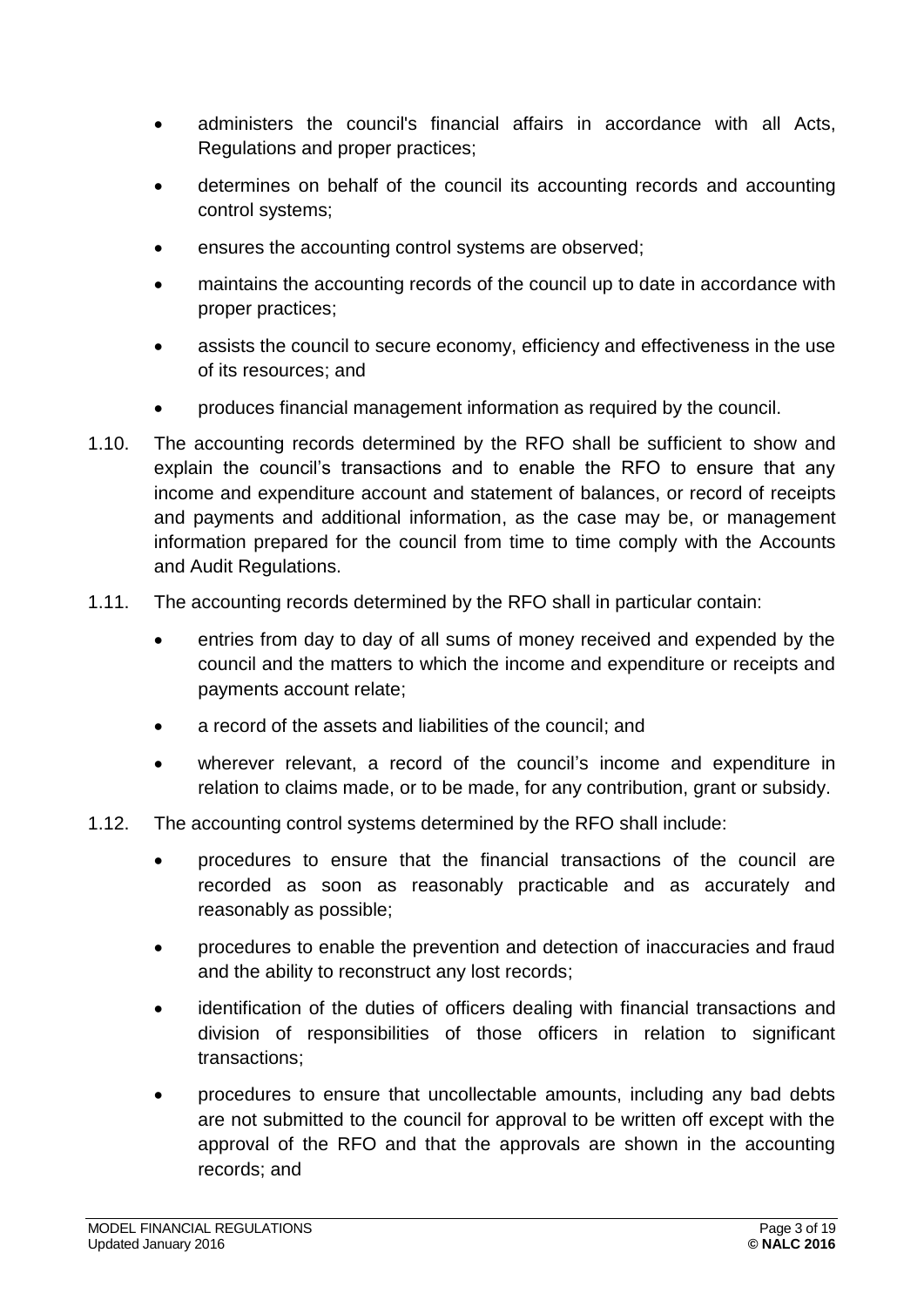- measures to ensure that risk is properly managed.
- 1.13. The council is not empowered by these Regulations or otherwise to delegate certain specified decisions. In particular any decision regarding:
	- setting the final budget or the precept (council tax requirement);
	- approving accounting statements;
	- approving an annual governance statement;
	- borrowing;
	- writing off bad debts;
	- declaring eligibility for the General Power of Competence; and
	- addressing recommendations in any report from the internal or external auditors,

shall be a matter for the full council only.

- 1.14. In addition the council must:
	- determine and keep under regular review the bank mandate for all council bank accounts;
	- approve any grant or a single commitment in excess of £5,000; and
	- in respect of the annual salary for any employee have regard to recommendations about annual salaries of employees made by the relevant committee in accordance with its terms of reference.
- 1.15. In these financial regulations, references to the Accounts and Audit Regulations or 'the regulations' shall mean the regulations issued under the provisions of section 27 of the Audit Commission Act 1998, or any superseding legislation, and then in force unless otherwise specified.

<span id="page-3-0"></span>In these financial regulations the term 'proper practice' or 'proper practices' shall refer to guidance issued in *Governance and Accountability for Local Councils - a Practitioners' Guide (England)* issued by the Joint Practitioners Advisory Group (JPAG), available from the websites of NALC and the Society for Local Council Clerks (SLCC).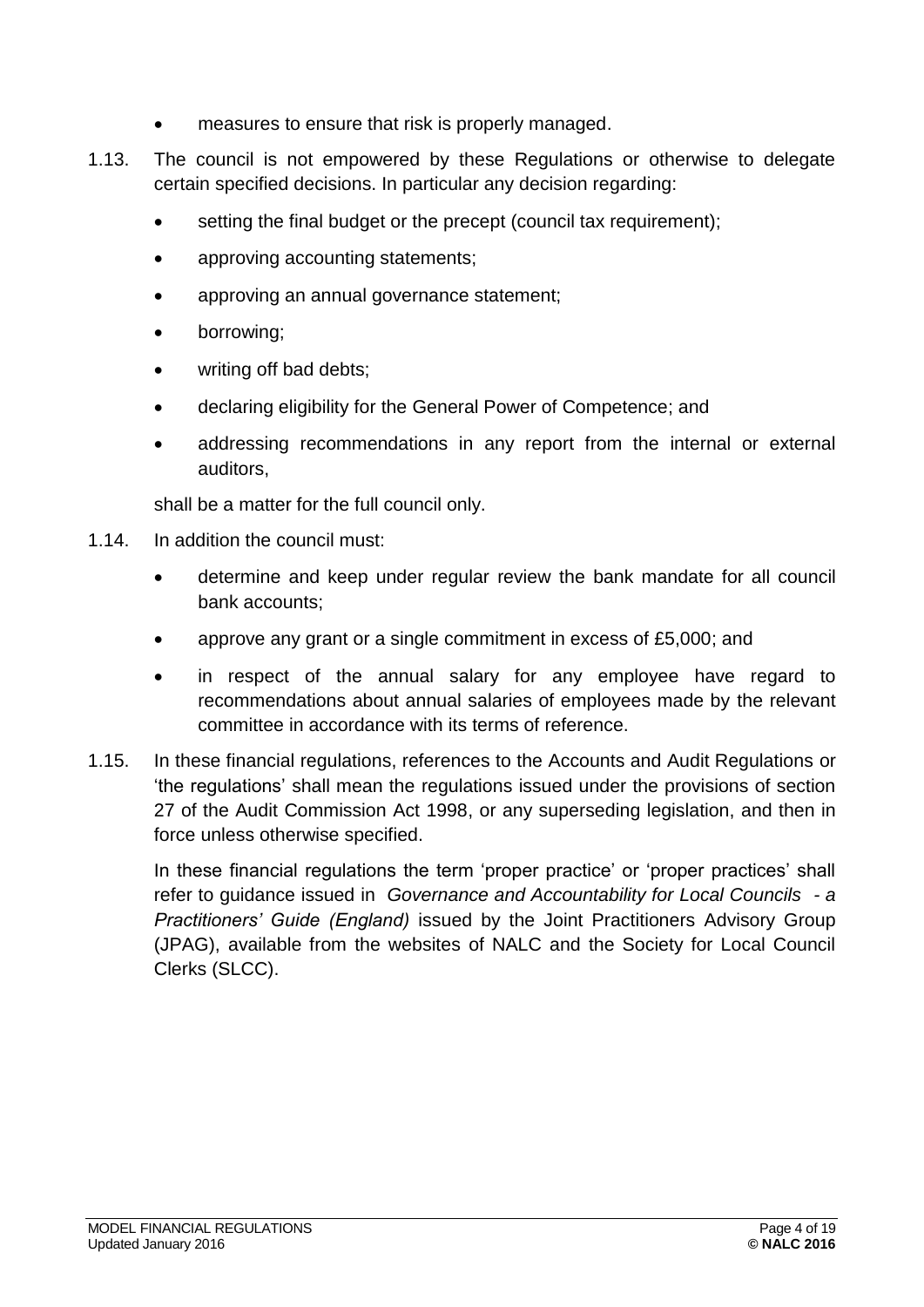# **2. ACCOUNTING AND AUDIT (INTERNAL AND EXTERNAL)**

- 2.1. All accounting procedures and financial records of the council shall be determined by the RFO in accordance with the Accounts and Audit Regulations, appropriate guidance and proper practices.
- 2.2. On a regular basis, at least once in each quarter, and at each financial year end, a member other than the Chairman, or a cheque signatory, shall be appointed to verify bank reconciliations (for all accounts) produced by the RFO. The member shall sign the reconciliations and the original bank statements (or similar document) as evidence of verification. This activity shall on conclusion be reported, including any exceptions, to and noted by the council.
- 2.3. The RFO shall complete the annual statement of accounts, annual report, and any related documents of the council contained in the Annual Return (as specified in proper practices) as soon as practicable after the end of the financial year and having certified the accounts shall submit them and report thereon to the council within the timescales set by the Accounts and Audit Regulations.
- 2.4. The council shall ensure that there is an adequate and effective system of internal audit of its accounting records, and of its system of internal control in accordance with proper practices. Any officer or member of the council shall make available such documents and records as appear to the council to be necessary for the purpose of the audit and shall, as directed by the council, supply the RFO, internal auditor, or external auditor with such information and explanation as the council considers necessary for that purpose.
- 2.5. The internal auditor shall be appointed by and shall carry out the work in relation to internal controls required by the council in accordance with proper practices.
- 2.6. The internal auditor shall:
	- be competent and independent of the financial operations of the council;
	- report to council in writing, or in person, on a regular basis with a minimum of one annual written report during each financial year;
	- to demonstrate competence, objectivity and independence, be free from any actual or perceived conflicts of interest, including those arising from family relationships; and
	- have no involvement in the financial decision making, management or control of the council.
- 2.7. Internal or external auditors may not under any circumstances:
	- perform any operational duties for the council;
	- initiate or approve accounting transactions; or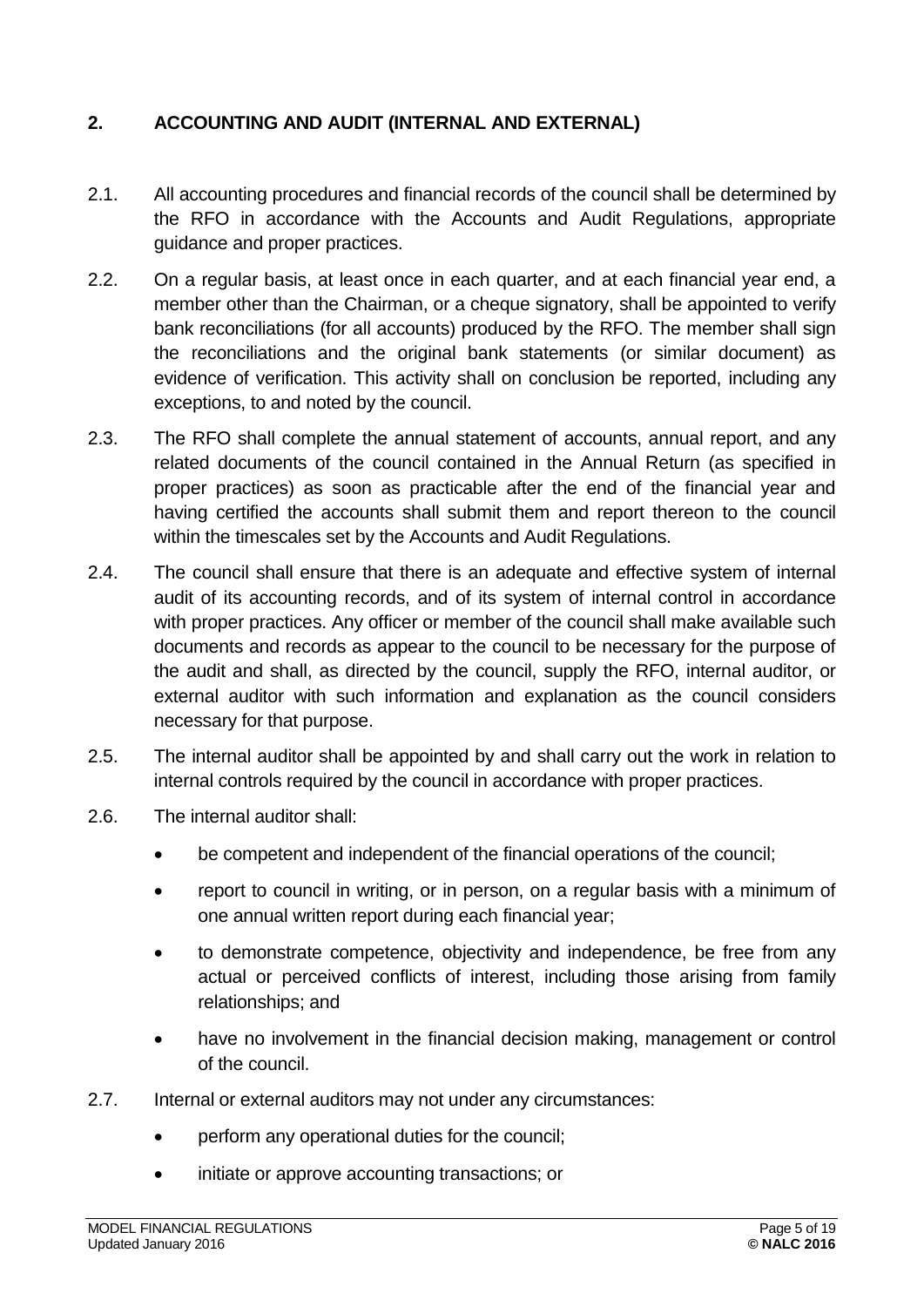- direct the activities of any council employee, except to the extent that such employees have been appropriately assigned to assist the internal auditor.
- 2.8. For the avoidance of doubt, in relation to internal audit the terms 'independent' and 'independence' shall have the same meaning as is described in proper practices.
- 2.9. The RFO shall make arrangements for the exercise of electors' rights in relation to the accounts including the opportunity to inspect the accounts, books, and vouchers and display or publish any notices and statements of account required by Audit Commission Act 1998, or any superseding legislation, and the Accounts and Audit Regulations.
- 2.10. The RFO shall, without undue delay, bring to the attention of all councillors any correspondence or report from internal or external auditors.

# <span id="page-5-0"></span>**3. ANNUAL ESTIMATES (BUDGET) AND FORWARD PLANNING**

- 3.1. Each committee (if any) shall review its three year forecast of revenue and capital receipts and payments. Having regard to the forecast, it shall thereafter formulate and submit proposals for the following financial year to the council not later than the end of November each year including any proposals for revising the forecast.
- 3.2. The RFO must each year, by no later than November, prepare detailed estimates of all receipts and payments including the use of reserves and all sources of funding for the following financial year in the form of a budget to be considered by the council.
- 3.3. The council shall consider annual budget proposals in relation to the council's three year forecast of revenue and capital receipts and payments including recommendations for the use of reserves and sources of funding and update the forecast accordingly.
- 3.4. The council shall fix the precept (council tax requirement), and relevant basic amount of council tax to be levied for the ensuing financial year not later than by the end of January each year. The RFO shall issue the precept to the billing authority and shall supply each member with a copy of the approved annual budget.
- <span id="page-5-1"></span>3.5. The approved annual budget shall form the basis of financial control for the ensuing year.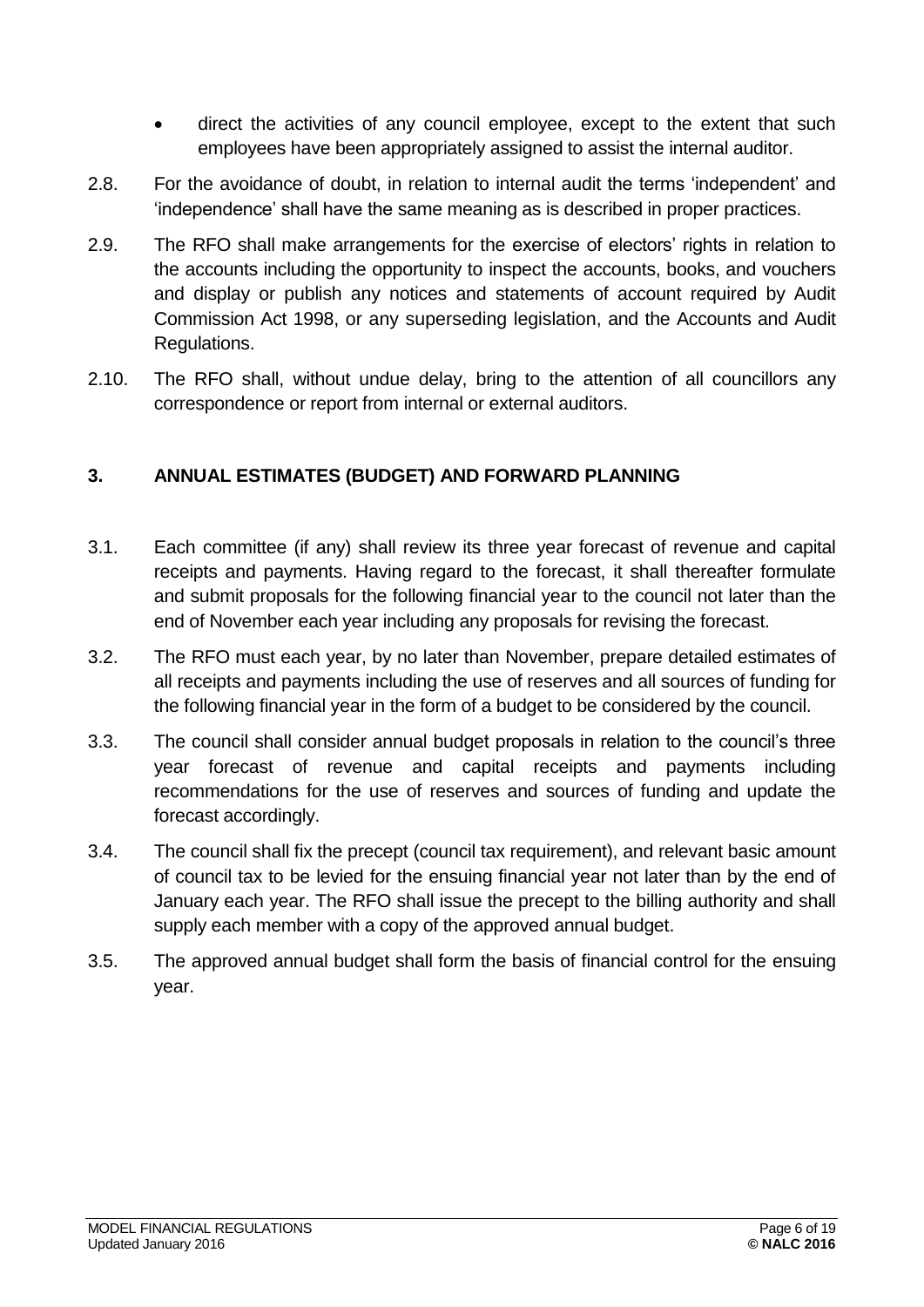# **4. BUDGETARY CONTROL AND AUTHORITY TO SPEND**

- 4.1. Expenditure on revenue items may be authorised up to the amounts included for that class of expenditure in the approved budget. This authority is to be determined by:
	- the council for all items over £5,000;
	- a duly delegated committee of the council for items over £500; or
	- the Clerk, in conjunction with Chairman of Council or Chairman of the appropriate committee, for any items below £500.

Such authority is to be evidenced by a minute or by an authorisation slip duly signed by the Clerk, and where necessary also by the appropriate Chairman.

Contracts may not be disaggregated to avoid controls imposed by these regulations.

- 4.2. No expenditure may be authorised that will exceed the amount provided in the revenue budget for that class of expenditure other than by resolution of the council, or duly delegated committee. During the budget year and with the approval of council having considered fully the implications for public services, unspent and available amounts may be moved to other budget headings or to an earmarked reserve as appropriate ('virement').
- 4.3. Unspent provisions in the revenue or capital budgets for completed projects shall not be carried forward to a subsequent year.
- 4.4. The salary budgets are to be reviewed at least annually in October for the following financial year and such review shall be evidenced by a hard copy schedule signed by the Clerk and the Chairman of Council or relevant committee. The RFO will inform committees of any changes impacting on their budget requirement for the coming year in good time.
- 4.5. In cases of extreme risk to the delivery of council services, the clerk may authorise revenue expenditure on behalf of the council which in the clerk's judgement it is necessary to carry out. Such expenditure includes repair, replacement or other work, whether or not there is any budgetary provision for the expenditure, subject to a limit of £500. The Clerk shall report such action to the chairman as soon as possible and to the council as soon as practicable thereafter.
- 4.6. No expenditure shall be authorised in relation to any capital project and no contract entered into or tender accepted involving capital expenditure unless the council is satisfied that the necessary funds are available and the requisite borrowing approval has been obtained.
- 4.7. All capital works shall be administered in accordance with the council's standing orders and financial regulations relating to contracts.
- 4.8. The RFO shall regularly provide the council with a statement of receipts and payments to date under each head of the budgets, comparing actual expenditure to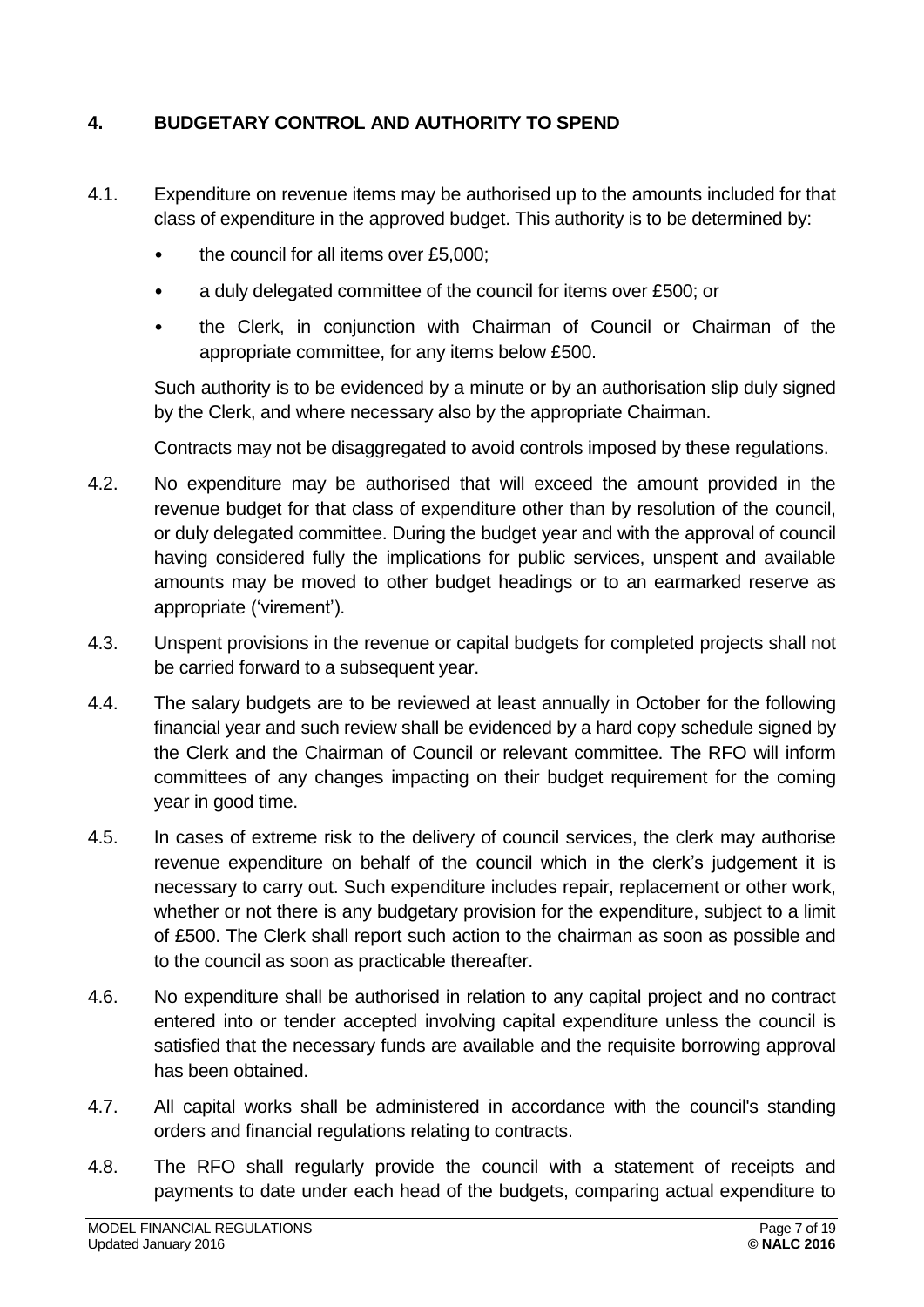the appropriate date against that planned as shown in the budget. These statements are to be prepared at least at the end of each financial quarter and shall show explanations of material variances. For this purpose "material" shall be in excess of £100 or 15% of the budget.

4.9. Changes in earmarked reserves shall be approved by council as part of the budgetary control process.

# <span id="page-7-0"></span>**5. BANKING ARRANGEMENTS AND AUTHORISATION OF PAYMENTS**

- 5.1. The council's banking arrangements, including the bank mandate, shall be made by the RFO and approved by the council; banking arrangements may not be delegated to a committee. They shall be regularly reviewed for safety and efficiency. The council may seek credit references in respect of members or employees who act as signatories.
- 5.2. The RFO shall prepare a schedule of payments requiring authorisation, forming part of the Agenda for the Meeting and, together with the relevant invoices, present the schedule to council. The council shall review the schedule for compliance and, having satisfied itself shall authorise payment by a resolution of the council. The approved schedule shall be ruled off and initialled by the Chairman of the Meeting. A detailed list of all payments shall be disclosed within or as an attachment to the minutes of the meeting at which payment was authorised. Personal payments (including salaries, wages, expenses and any payment made in relation to the termination of a contract of employment) may be summarised to remove public access to any personal information.
- 5.3. All invoices for payment shall be examined, verified and certified by the RFO to confirm that the work, goods or services to which each invoice relates has been received, carried out, examined and represents expenditure previously approved by the council.
- 5.4. The RFO shall examine invoices for arithmetical accuracy and analyse them to the appropriate expenditure heading. The RFO shall take all steps to pay all invoices submitted, and which are in order, at the next available council meeting.
- 5.5. The Clerk and RFO shall have delegated authority to authorise the payment of items only in the following circumstances:
	- a) If a payment is necessary to avoid a charge to interest under the Late Payment of Commercial Debts (Interest) Act 1998, and the due date for payment is before the next scheduled Meeting of council, where the Clerk and RFO certify that there is no dispute or other reason to delay payment, provided that a list of such payments shall be submitted to the next appropriate meeting of council;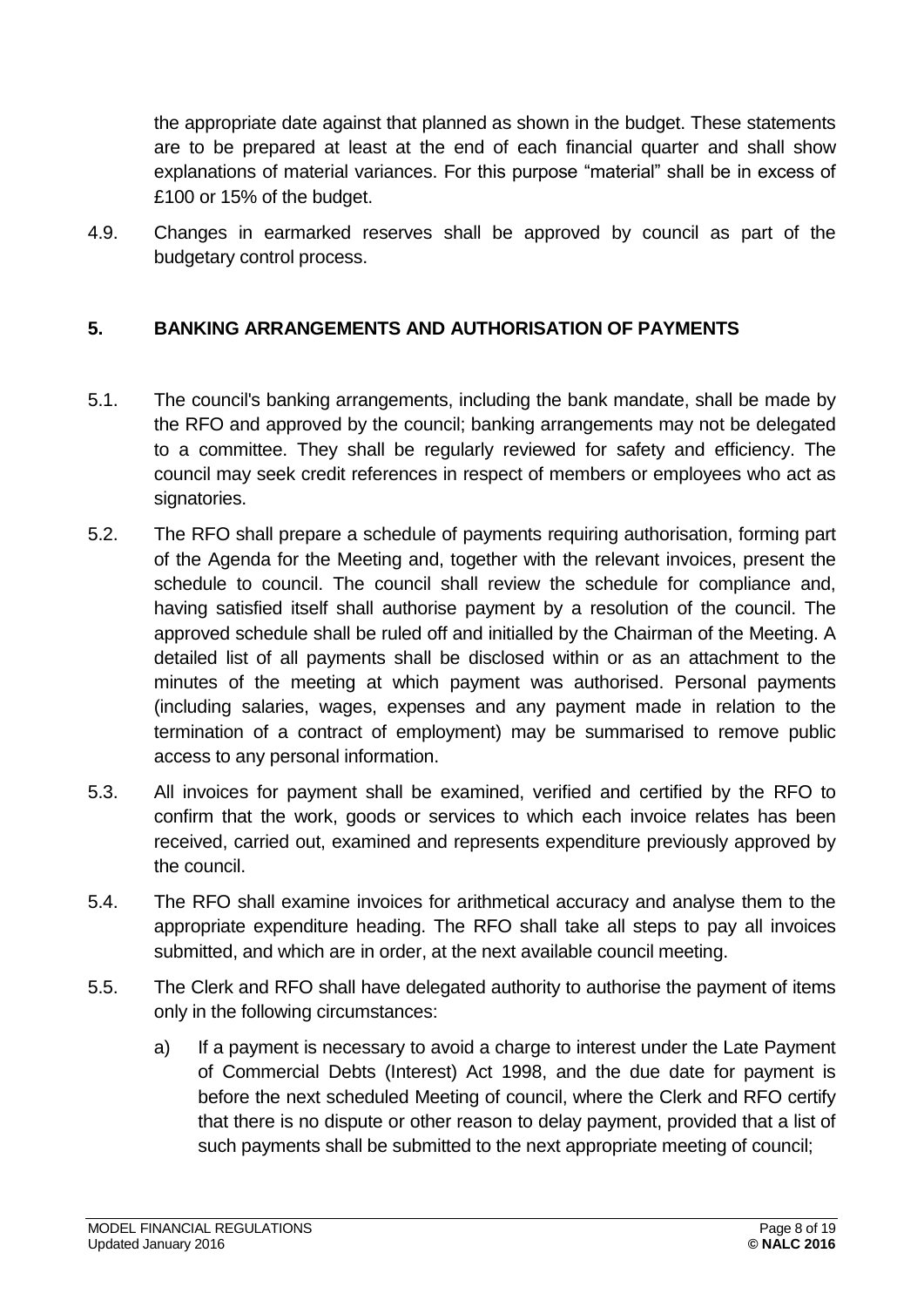- b) An expenditure item authorised under 5.6 below (continuing contracts and obligations) provided that a list of such payments shall be submitted to the next appropriate meeting of council; or
- c) fund transfers within the councils banking arrangements up to the sum of £10,000, provided that a list of such payments shall be submitted to the next appropriate meeting of council.
- 5.6. For each financial year the Clerk and RFO shall draw up a list of due payments which arise on a regular basis as the result of a continuing contract, statutory duty, or obligation (such as but not exclusively) Salaries, PAYE and NI, Superannuation Fund and regular maintenance contracts and the like for which council may authorise payment for the year provided that the requirements of regulation 4.1 (Budgetary Controls) are adhered to, provided also that a list of such payments shall be submitted to the next appropriate meeting of council.
- 5.7. A record of regular payments made under 5.6 above shall be drawn up and be signed by two members on each and every occasion when payment is authorised thus controlling the risk of duplicated payments being authorised and / or made.
- 5.8. In respect of grants a duly authorised committee shall approve expenditure within any limits set by council and in accordance with any policy statement approved by council. Any Revenue or Capital Grant in excess of £5,000 shall before payment, be subject to ratification by resolution of the council.
- 5.9. Members are subject to the Code of Conduct that has been adopted by the council and shall comply with the Code and Standing Orders when a decision to authorise or instruct payment is made in respect of a matter in which they have a disclosable pecuniary or other interest, unless a dispensation has been granted.
- 5.10. The council will aim to rotate the duties of members in these Regulations so that onerous duties are shared out as evenly as possible over time.
- 5.11. Any changes in the recorded details of suppliers, such as bank account records, shall be approved in writing by a Member.

# <span id="page-8-0"></span>**6. INSTRUCTIONS FOR THE MAKING OF PAYMENTS**

- 6.1. The council will make safe and efficient arrangements for the making of its payments.
- 6.2. Following authorisation under Financial Regulation 5 above, the council, a duly delegated committee or, if so delegated, the Clerk or RFO shall give instruction that a payment shall be made.
- 6.3. All payments shall be effected by cheque or other instructions to the council's bankers, or otherwise, in accordance with a resolution of.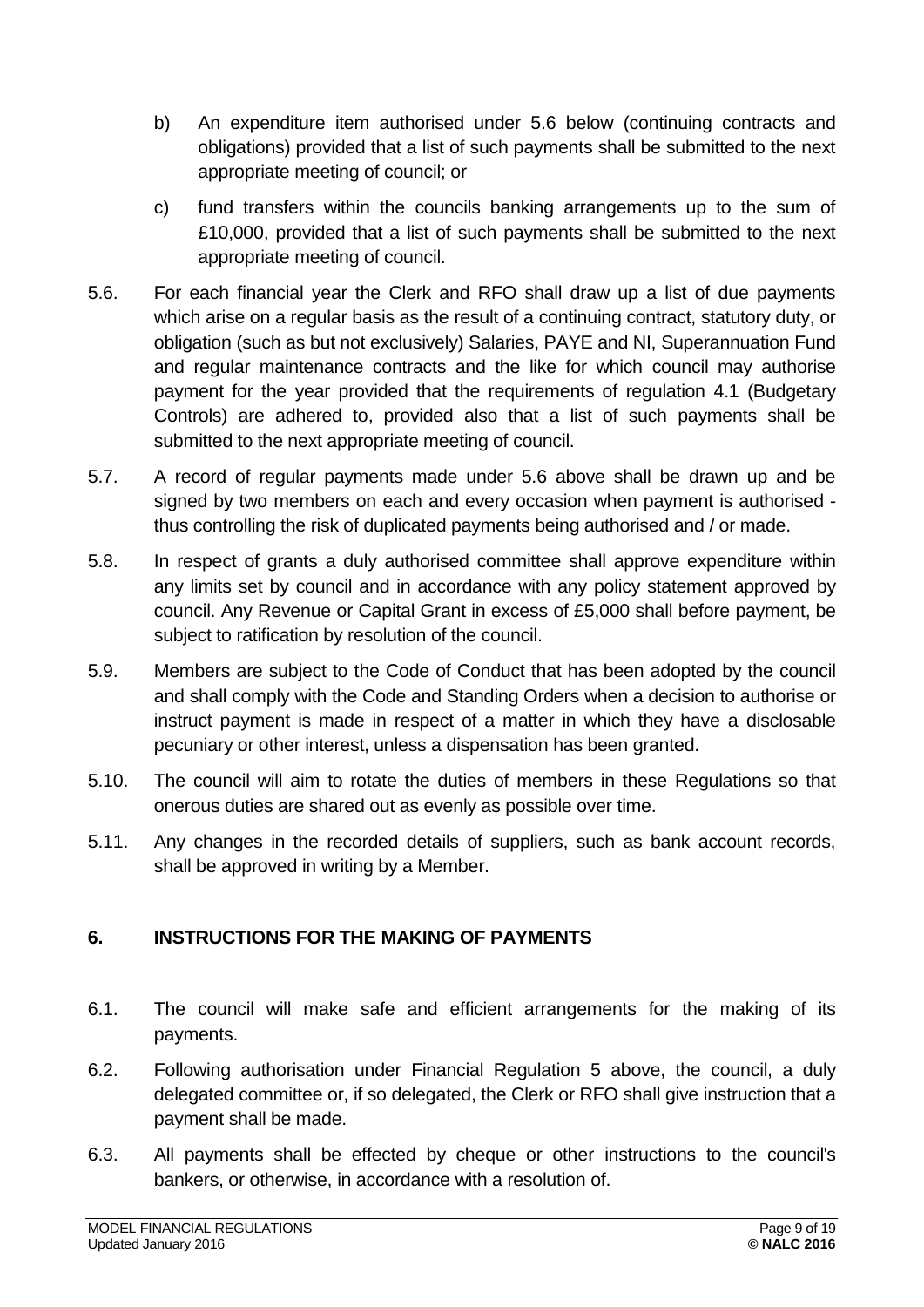- 6.4. Cheques or orders for payment drawn on the bank account in accordance with the schedule as presented to council or committee shall be signed by two members of council in accordance with a resolution instructing that payment. A member who is a bank signatory, having a connection by virtue of family or business relationships with the beneficiary of a payment, should not, under normal circumstances, be a signatory to the payment in question.
- 6.5. To indicate agreement of the details shown on the cheque or order for payment with the counterfoil and the invoice or similar documentation, the signatories shall each also initial the cheque counterfoil.
- 6.6. Cheques or orders for payment shall not normally be presented for signature other than at a council or committee meeting (including immediately before or after such a meeting). Any signatures obtained away from such meetings shall be reported to the council at the next convenient meeting.
- 6.7. If thought appropriate by the council, payment for utility supplies (energy, telephone and water) and any National Non-Domestic Rates may be made by variable direct debit provided that the instructions are signed by two members and any payments are reported to council as made. The approval of the use of a variable direct debit shall be renewed by resolution of the council at least every two years.
- 6.8. If thought appropriate by the council, payment for certain items (principally salaries) may be made by banker's standing order provided that the instructions are signed, or otherwise evidenced by two members are retained and any payments are reported to council as made. The approval of the use of a banker's standing order shall be renewed by resolution of the council at least every two years.
- 6.9. If thought appropriate by the council, payment for certain items may be made by BACS or CHAPS methods provided that the instructions for each payment are signed, or otherwise evidenced, by two authorised bank signatories, are retained and any payments are reported to council as made. The approval of the use of BACS or CHAPS shall be renewed by resolution of the council at least every two years.
- 6.10. If thought appropriate by the council payment for certain items may be made by internet banking transfer provided evidence is retained showing which members approved the payment.
- 6.11. Where a computer requires use of a personal identification number (PIN) or other password(s), for access to the council's records on that computer, a note shall be made of the PIN and Passwords and shall be handed to and retained by the Chairman of Council in a sealed dated envelope. This envelope may not be opened other than in the presence of two other councillors. After the envelope has been opened, in any circumstances, the PIN and / or passwords shall be changed as soon as practicable. The fact that the sealed envelope has been opened, in whatever circumstances, shall be reported to all members immediately and formally to the next available meeting of the council. This will not be required for a member's personal computer used only for remote authorisation of bank payments.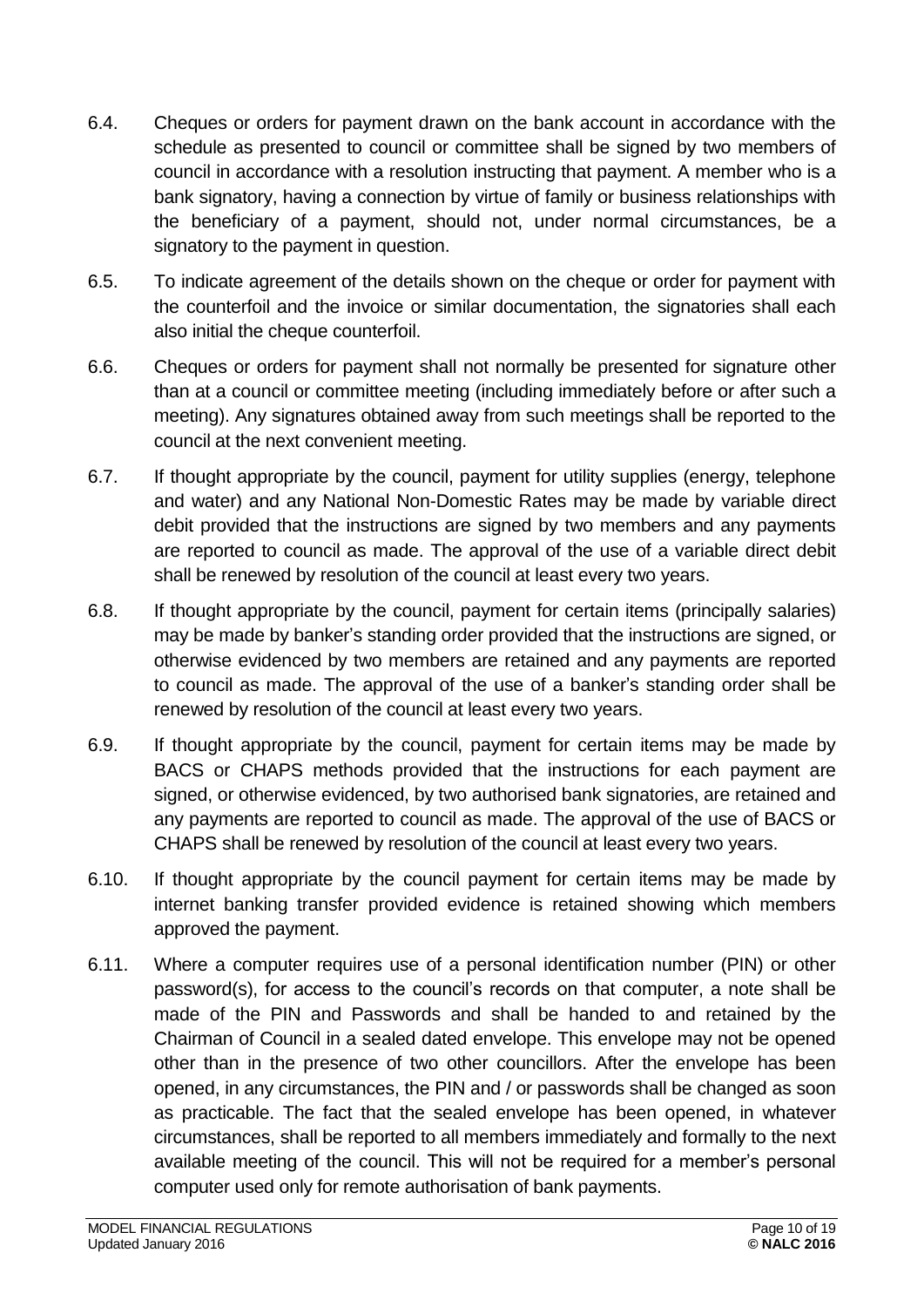- 6.12. No employee or councillor shall disclose any PIN or password, relevant to the working of the council or its bank accounts, to any person not authorised in writing by the council or a duly delegated committee.
- 6.13. Regular back-up copies of the records on any computer shall be made and shall be stored securely away from the computer in question, and preferably off site.
- 6.14. The council, and any members using computers for the council's financial business, shall ensure that anti-virus, anti-spyware and firewall software with automatic updates, together with a high level of security, is used.
- 6.15. Where internet banking arrangements are made with any bank, the Clerk shall be appointed as the Service Administrator. The bank mandate approved by the council shall identify a number of councillors who will be authorised to approve transactions on those accounts. The bank mandate will state clearly the amounts of payments that can be instructed by the use of the Service Administrator alone, or by the Service Administrator with a stated number of approvals.
- 6.16. Access to any internet banking accounts will be directly to the access page (which may be saved under "favourites"), and not through a search engine or e-mail link. Remembered or saved passwords facilities must not be used on any computer used for council banking work. Breach of this Regulation will be treated as a very serious matter under these regulations.
- 6.17. Changes to account details for suppliers, which are used for internet banking may only be changed on written hard copy notification by the supplier and supported by hard copy authority for change signed by the Clerk. A programme of regular checks of standing data with suppliers will be followed.
- 6.18. Any Debit Card issued for use will be specifically restricted to the Clerk and will also be restricted to a single transaction maximum value of £500 unless authorised by council or finance committee in writing before any order is placed.
- 6.19. A pre-paid debit card may be issued to employees with varying limits. These limits will be set by the council. Transactions and purchases made will be reported to the council and authority for topping-up shall be at the discretion of the council.
- 6.20. Any corporate credit card or trade card account opened by the council will be specifically restricted to use by the Clerk and shall be subject to automatic payment in full at each month-end. Personal credit or debit cards of members or staff shall not be used under any circumstances.
- 6.21. The council will not maintain any form of cash float. All cash received must be banked intact. Any payments made in cash by the Clerk (for example for postage or minor stationery items) shall be refunded on a regular basis, at least quarterly.

# <span id="page-10-0"></span>**7. PAYMENT OF SALARIES**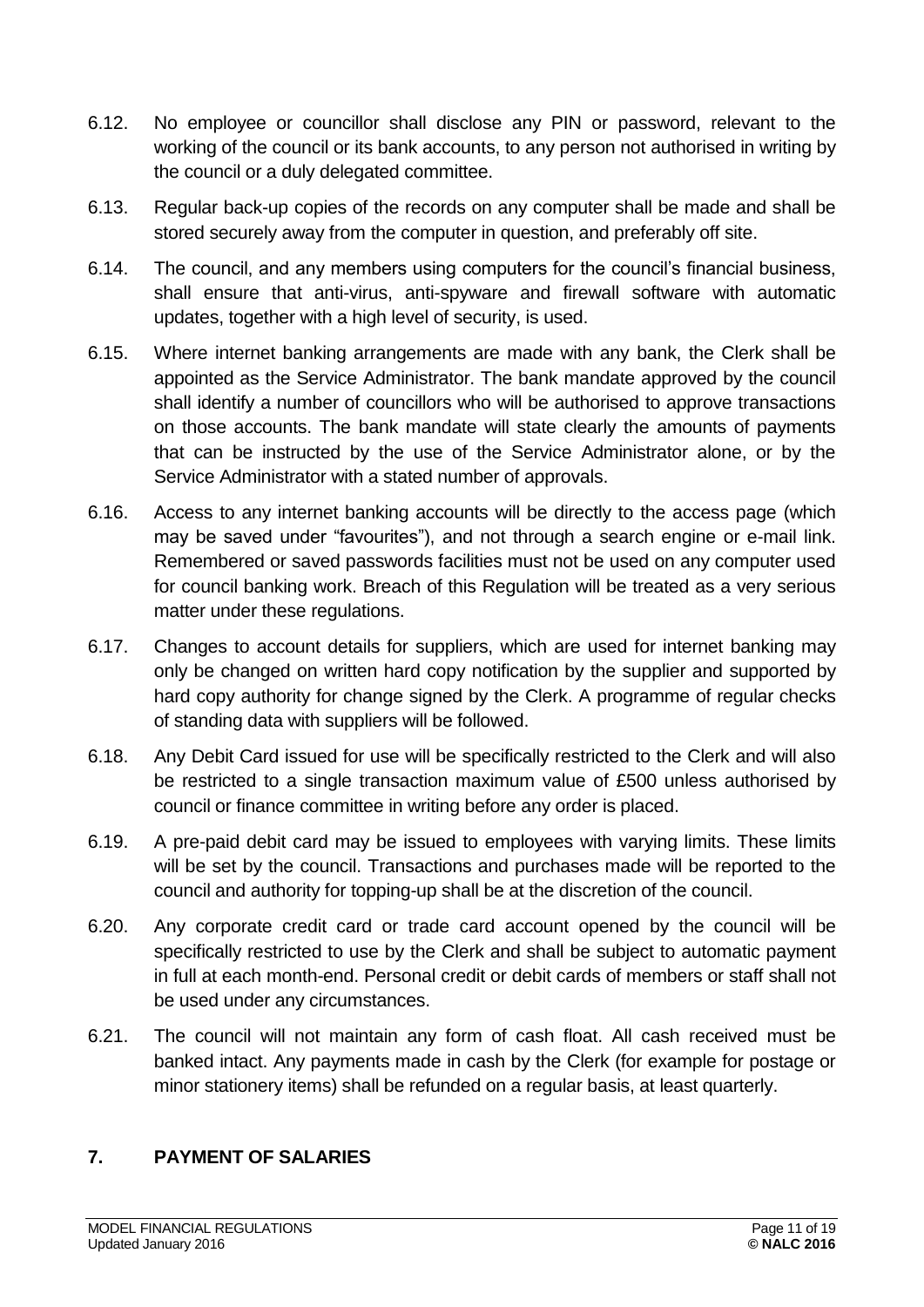- 7.1. As an employer, the council shall make arrangements to meet fully the statutory requirements placed on all employers by PAYE and National Insurance legislation. The payment of all salaries shall be made in accordance with payroll records and the rules of PAYE and National Insurance currently operating, and salary rates shall be as agreed by council, or duly delegated committee.
- 7.2. Payment of salaries and payment of deductions from salary such as may be required to be made for tax, national insurance and pension contributions, or similar statutory or discretionary deductions must be made in accordance with the payroll records and on the appropriate dates stipulated in employment contracts, provided that each payment is reported to the next available council meeting, as set out in these regulations above.
- 7.3. No changes shall be made to any employee's pay, emoluments, or terms and conditions of employment without the prior consent of the council.
- 7.4. Each and every payment to employees of net salary and to the appropriate creditor of the statutory and discretionary deductions shall be recorded in a separate confidential record (confidential cash book). This confidential record is not open to inspection or review (under the Freedom of Information Act 2000 or otherwise) other than:
	- a) by any councillor who can demonstrate a need to know;
	- b) by the internal auditor;
	- c) by the external auditor; or
	- d) by any person authorised under Audit Commission Act 1998, or any superseding legislation.
- 7.5. The total of such payments in each calendar month shall be reported with all other payments as made as may be required under these Financial Regulations, to ensure that only payments due for the period have actually been paid.
- 7.6. An effective system of personal performance management should be maintained for the senior officers.
- 7.7. Any termination payments shall be supported by a clear business case and reported to the council. Termination payments shall only be authorised by council.
- 7.8. Before employing interim staff the council must consider a full business case.

# <span id="page-11-0"></span>**8. LOANS AND INVESTMENTS**

8.1. All borrowings shall be effected in the name of the council, after obtaining any necessary borrowing approval. Any application for borrowing approval shall be approved by Council as to terms and purpose. The application for borrowing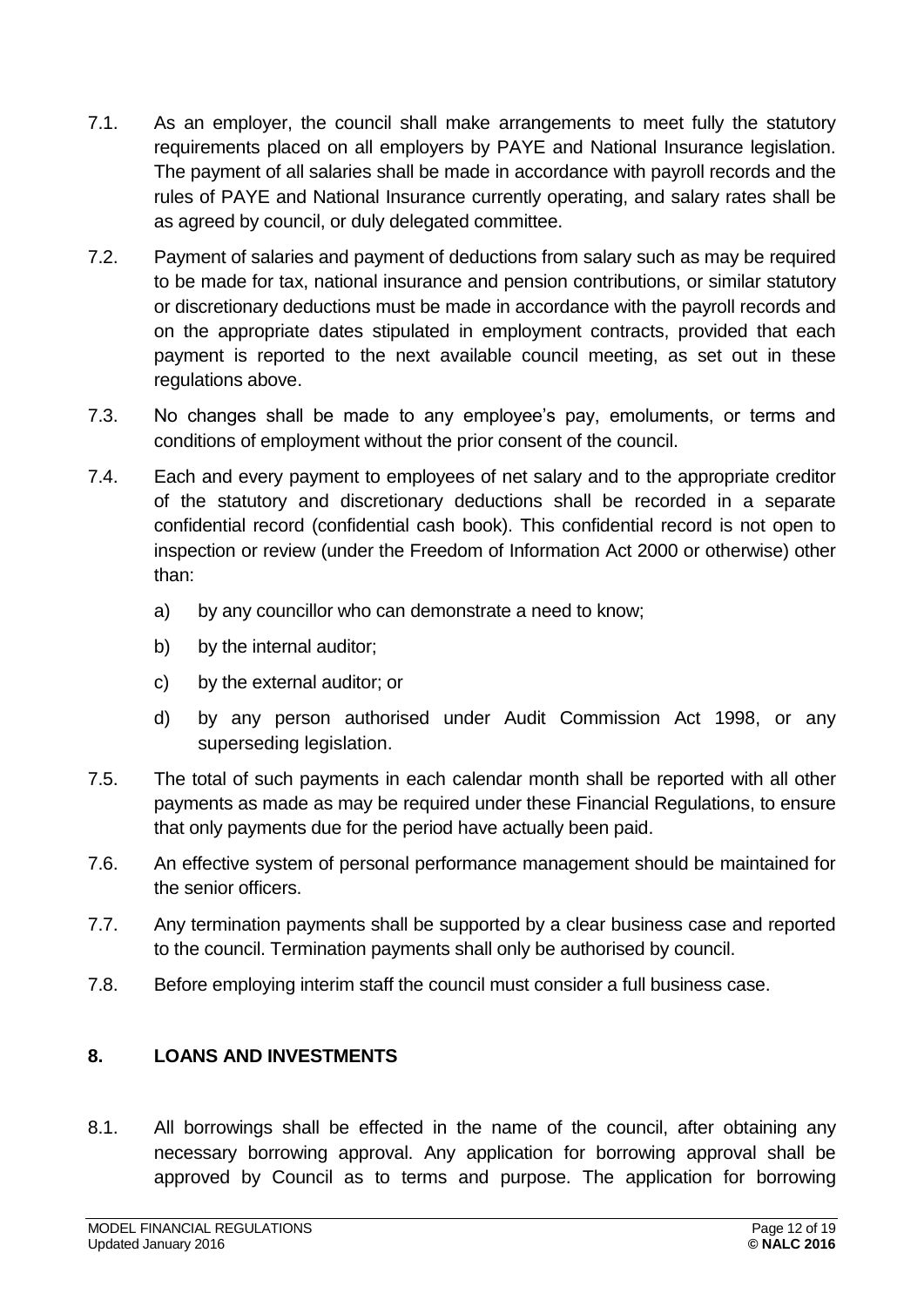approval, and subsequent arrangements for the loan shall only be approved by full council.

- 8.2. Any financial arrangement which does not require formal borrowing approval from the Secretary of State/Welsh Assembly Government (such as Hire Purchase or Leasing of tangible assets) shall be subject to approval by the full council. In each case a report in writing shall be provided to council in respect of value for money for the proposed transaction.
- 8.3. The council will arrange with the council's banks and investment providers for the sending of a copy of each statement of account to the Chairman of the council at the same time as one is issued to the Clerk or RFO.
- 8.4. All loans and investments shall be negotiated in the name of the council and shall be for a set period in accordance with council policy.
- 8.5. The council shall consider the need for an Investment Strategy and Policy which, if drawn up, shall be in accordance with relevant regulations, proper practices and guidance. Any Strategy and Policy shall be reviewed by the council at least annually.
- 8.6. All investments of money under the control of the council shall be in the name of the council.
- 8.7. All investment certificates and other documents relating thereto shall be retained in the custody of the RFO.
- 8.8. Payments in respect of short term or long term investments, including transfers between bank accounts held in the same bank, or branch, shall be made in accordance with Regulation 5 (Authorisation of payments) and Regulation 6 (Instructions for payments).

#### <span id="page-12-0"></span>**9. INCOME**

- 9.1. The collection of all sums due to the council shall be the responsibility of and under the supervision of the RFO.
- 9.2. Particulars of all charges to be made for work done, services rendered or goods supplied shall be agreed annually by the council, notified to the RFO and the RFO shall be responsible for the collection of all accounts due to the council.
- 9.3. The council will review all fees and charges at least annually, following a report of the Clerk.
- 9.4. Any sums found to be irrecoverable and any bad debts shall be reported to the council and shall be written off in the year.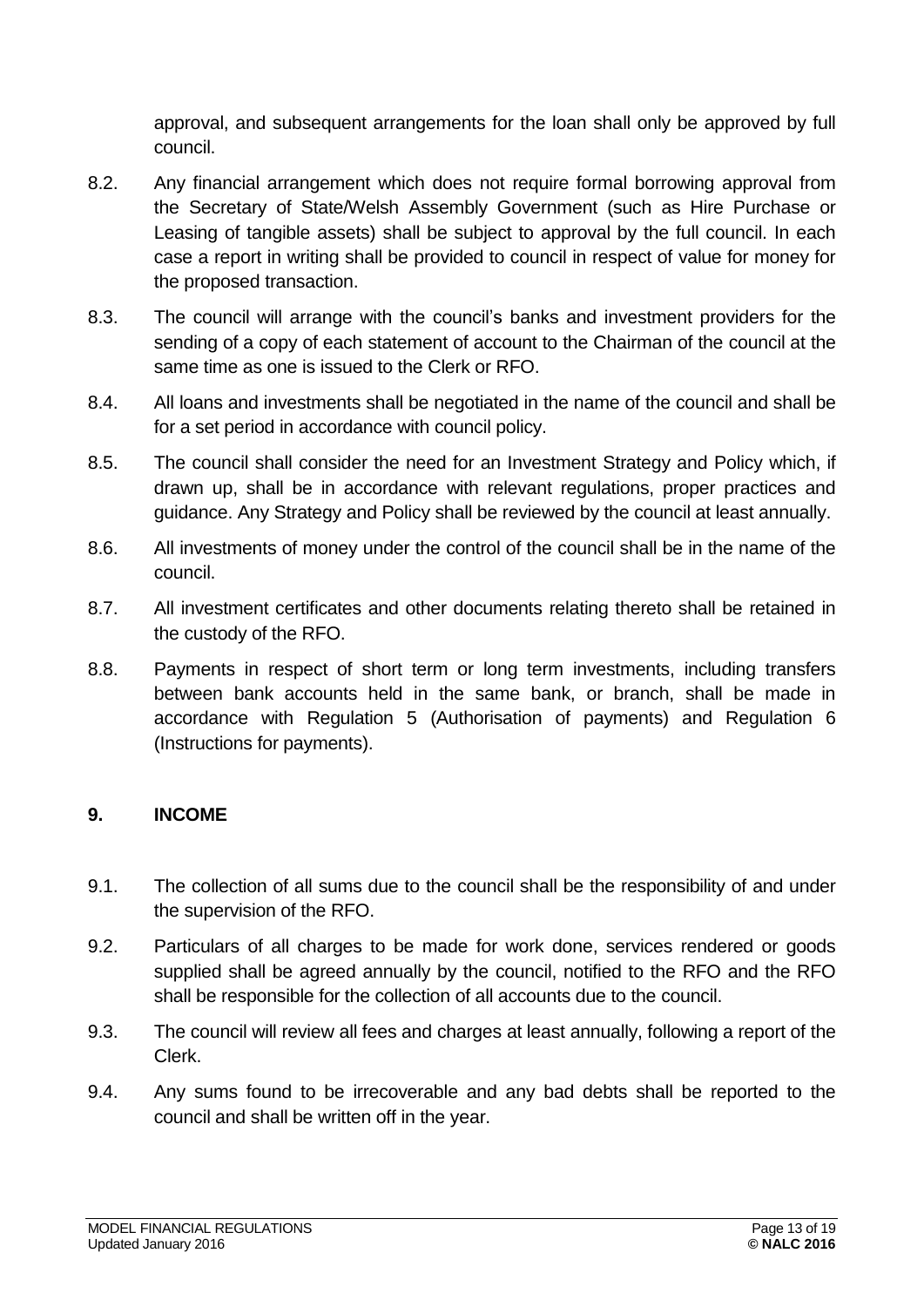- 9.5. All sums received on behalf of the council shall be banked intact as directed by the RFO. In all cases, all receipts shall be deposited with the council's bankers with such frequency as the RFO considers necessary.
- 9.6. The origin of each receipt shall be entered on the paying-in slip.
- 9.7. Personal cheques shall not be cashed out of money held on behalf of the council.
- 9.8. The RFO shall promptly complete any VAT Return that is required. Any repayment claim due in accordance with VAT Act 1994 section 33 shall be made at least annually coinciding with the financial year end.
- 9.9. Where any significant sums of cash are regularly received by the council, the RFO shall take such steps as are agreed by the council to ensure that more than one person is present when the cash is counted in the first instance, that there is a reconciliation to some form of control such as ticket issues, and that appropriate care is taken in the security and safety of individuals banking such cash.
- 9.10. Any income arising which is the property of a charitable trust shall be paid into a charitable bank account. Instructions for the payment of funds due from the charitable trust to the council (to meet expenditure already incurred by the authority) will be given by the Managing Trustees of the charity meeting separately from any council meeting (see also Regulation 16 below).

# <span id="page-13-0"></span>**10. ORDERS FOR WORK, GOODS AND SERVICES**

- 10.1. An official order or letter shall be issued for all work, goods and services unless a formal contract is to be prepared or an official order would be inappropriate. Copies of orders shall be retained.
- 10.2. Order books shall be controlled by the RFO.
- 10.3. All members and officers are responsible for obtaining value for money at all times. An officer issuing an official order shall ensure as far as reasonable and practicable that the best available terms are obtained in respect of each transaction, usually by obtaining three or more quotations or estimates from appropriate suppliers, subject to any *de minimis* provisions in Regulation 11.1 below.
- 10.4. A member may not issue an official order or make any contract on behalf of the council.
- 10.5. The RFO shall verify the lawful nature of any proposed purchase before the issue of any order, and in the case of new or infrequent purchases or payments, the RFO shall ensure that the statutory authority shall be reported to the meeting at which the order is approved so that the minutes can record the power being used.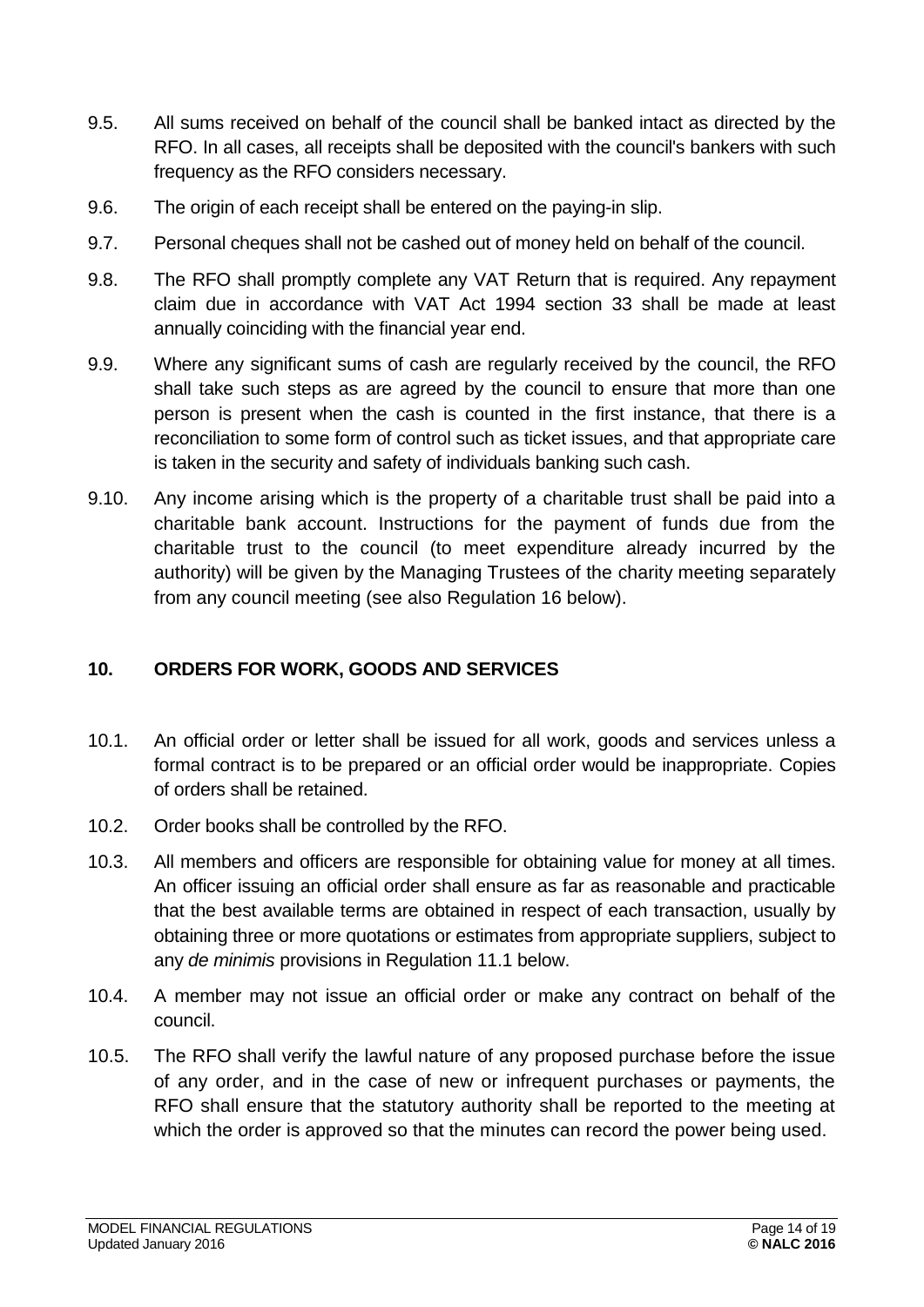# <span id="page-14-0"></span>**11. CONTRACTS**

- 11.1. Procedures as to contracts are laid down as follows:
	- a. Every contract shall comply with these financial regulations, and no exceptions shall be made otherwise than in an emergency provided that this regulation need not apply to contracts which relate to items (i) to (vi) below:
		- i. for the supply of gas, electricity, water, sewerage and telephone services;
		- ii. for specialist services such as are provided by solicitors, accountants, surveyors and planning consultants;
		- iii. for work to be executed or goods or materials to be supplied which consist of repairs to or parts for existing machinery or equipment or plant;
		- iv. for work to be executed or goods or materials to be supplied which constitute an extension of an existing contract by the council;
		- v. for additional audit work of the external auditor up to an estimated value of £500 (in excess of this sum the Clerk and RFO shall act after consultation with the Chairman and Vice Chairman of council); and
		- vi. for goods or materials proposed to be purchased which are proprietary articles and / or are only sold at a fixed price.
	- b. Where the council intends to procure or award a public supply contract, public service contract or public works contract as defined by The Public Contracts Regulations 2015 ("the Regulations") which is valued at £25,000 or more, the council shall comply with the relevant requirements of the Regulations<sup>2</sup>.
	- c. The full requirements of The Regulations, as applicable, shall be followed in respect of the tendering and award of a public supply contract, public service contract or public works contract which exceed thresholds in The Regulations set by the Public Contracts Directive 2014/24/EU (which may change from time to time) $3$ .
	- d. When applications are made to waive financial regulations relating to contracts to enable a price to be negotiated without competition the reason shall be embodied in a recommendation to the council.
	- e. Such invitation to tender shall state the general nature of the intended contract and the Clerk shall obtain the necessary technical assistance to prepare a specification in appropriate cases. The invitation shall in addition state that tenders must be addressed to the Clerk in the ordinary course of post. Each

<sup>1</sup>  $2$  The Regulations require councils to use the Contracts Finder website to advertise contract opportunities,

set out the procedures to be followed in awarding new contracts and to publicise the award of new contracts 3 Thresholds currently applicable are:

a. For public supply and public service contracts 209,000 Euros (£164,176)

b. For public works contracts 5,225,000 Euros (£4,104,394)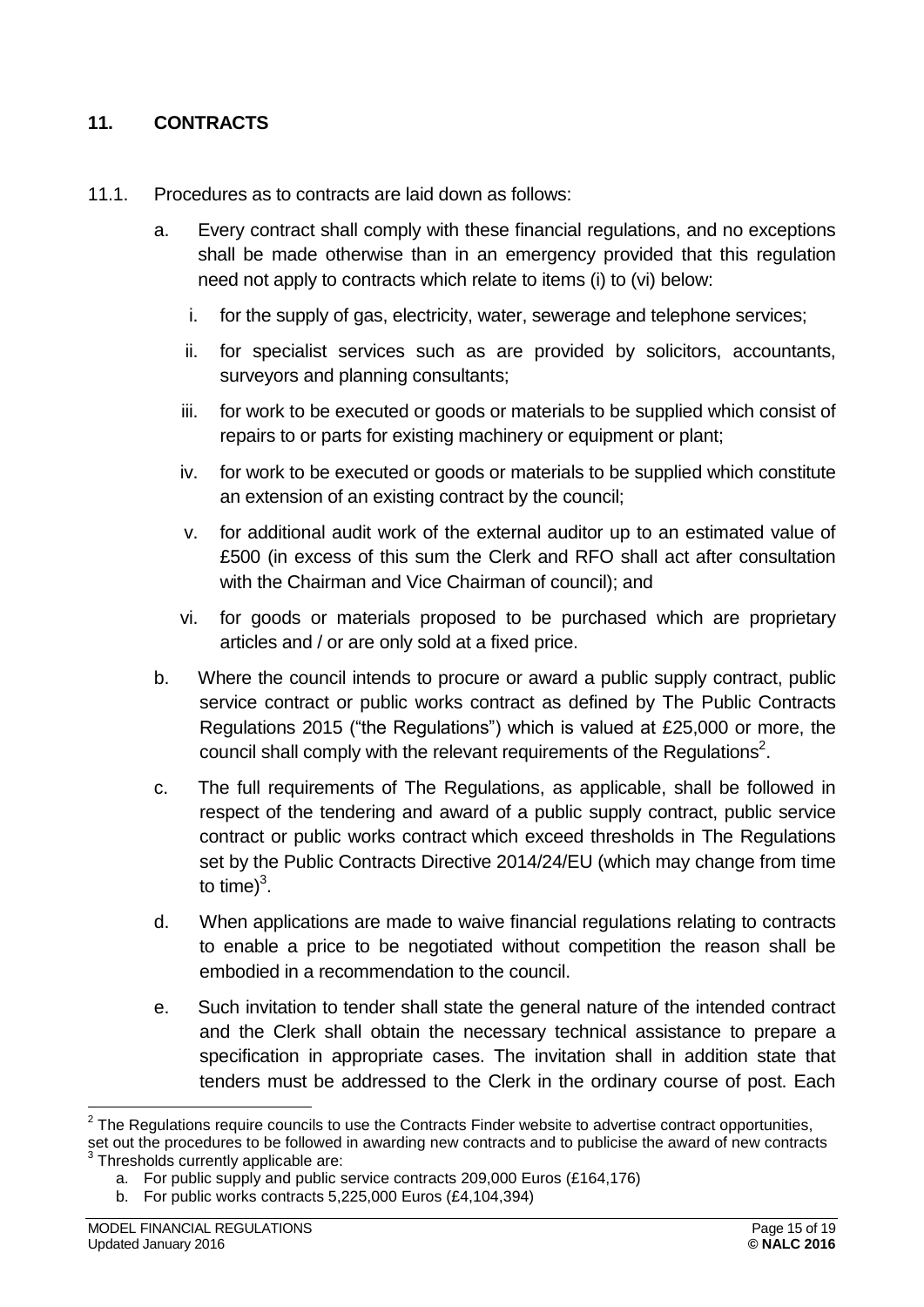tendering firm shall be supplied with a specifically marked envelope in which the tender is to be sealed and remain sealed until the prescribed date for opening tenders for that contract.

- f. All sealed tenders shall be opened at the same time on the prescribed date by the Clerk in the presence of at least one member of council.
- g. Any invitation to tender issued under this regulation shall be subject to Standing Order 18 and shall refer to the terms of the Bribery Act 2010.
- h. When it is to enter into a contract of less than £25,000 in value for the supply of goods or materials or for the execution of works or specialist services other than such goods, materials, works or specialist services as are excepted as set out in paragraph (a) the Clerk or RFO shall obtain 3 quotations (priced descriptions of the proposed supply); where the value is below £3,000 and above £200 the Clerk or RFO shall strive to obtain 3 estimates. Otherwise, Regulation 10.3 above shall apply. Under the value of £200 only one estimate is required.
	- i. The council shall not be obliged to accept the lowest or any tender, quote or estimate.
	- j. Should it occur that the council, or duly delegated committee, does not accept any tender, quote or estimate, the work is not allocated and the council requires further pricing, provided that the specification does not change, no person shall be permitted to submit a later tender, estimate or quote who was present when the original decision making process was being undertaken.

# <span id="page-15-0"></span>**12. PAYMENTS UNDER CONTRACTS FOR BUILDING OR OTHER CONSTRUCTION WORKS (PUBLIC WORKS CONTRACTS)**

- 12.1. Payments on account of the contract sum shall be made within the time specified in the contract by the RFO upon authorised certificates of the architect or other consultants engaged to supervise the contract (subject to any percentage withholding as may be agreed in the particular contract).
- 12.2. Where contracts provide for payment by instalments the RFO shall maintain a record of all such payments. In any case where it is estimated that the total cost of work carried out under a contract, excluding agreed variations, will exceed the contract sum of 5% or more a report shall be submitted to the council.
- 12.3. Any variation to a contract or addition to or omission from a contract must be approved by the council and Clerk to the contractor in writing, the council being informed where the final cost is likely to exceed the financial provision.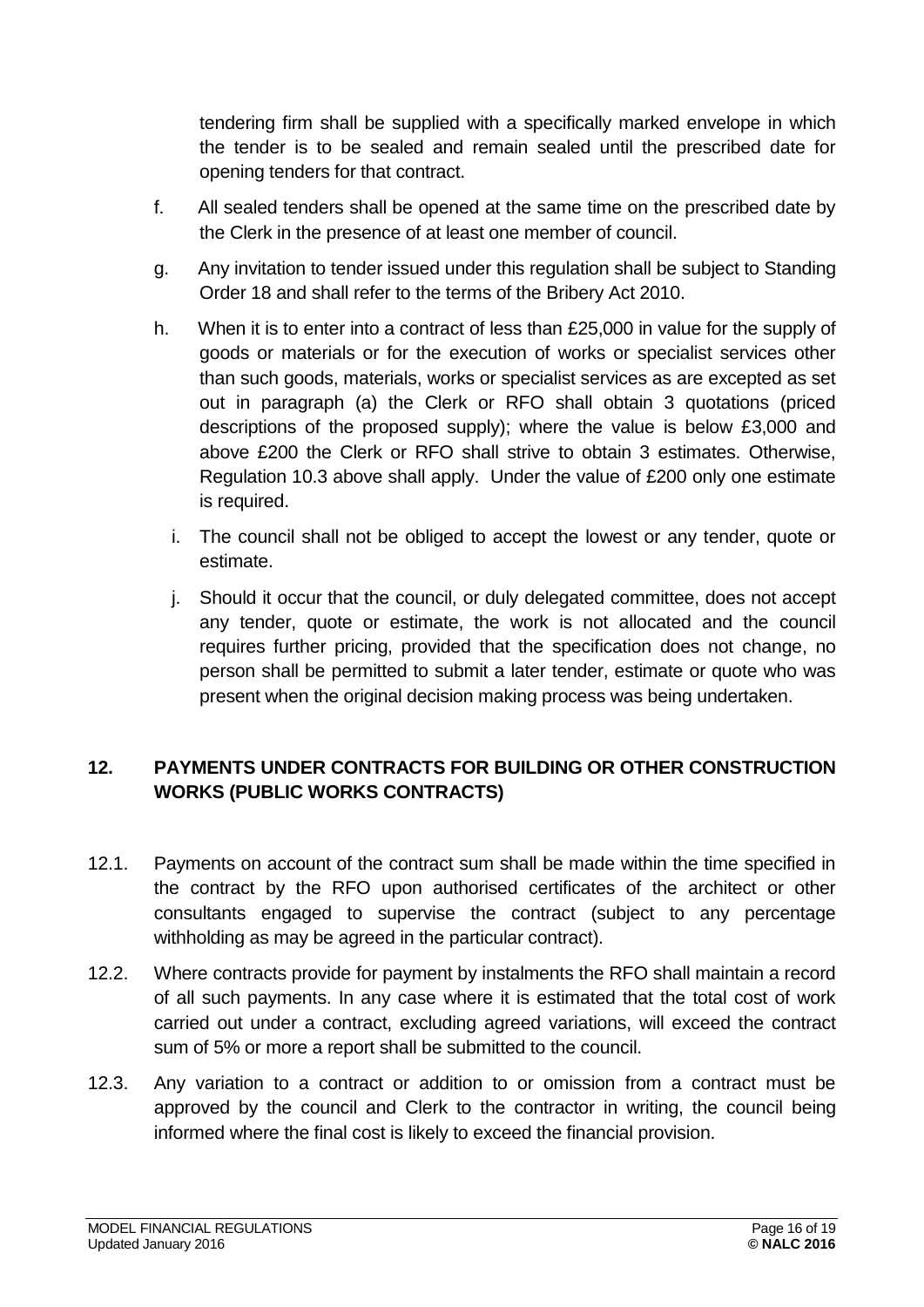### <span id="page-16-0"></span>**13. STORES AND EQUIPMENT**

- 13.1. The officer in charge of each section shall be responsible for the care and custody of stores and equipment in that section.
- 13.2. Delivery notes shall be obtained in respect of all goods received into store or otherwise delivered and goods must be checked as to order and quality at the time delivery is made.
- 13.3. Stocks shall be kept at the minimum levels consistent with operational requirements.
- 13.4. The RFO shall be responsible for periodic checks of stocks and stores at least annually.

# <span id="page-16-1"></span>**14. ASSETS, PROPERTIES AND ESTATES**

- 14.1. The Clerk shall make appropriate arrangements for the custody of all title deeds and Land Registry Certificates of properties held by the council. The RFO shall ensure a record is maintained of all properties held by the council, recording the location, extent, plan, reference, purchase details, nature of the interest, tenancies granted, rents payable and purpose for which held in accordance with Accounts and Audit Regulations.
- 14.2. No tangible moveable property shall be purchased or otherwise acquired, sold, leased or otherwise disposed of, without the authority of the council, together with any other consents required by law, save where the estimated value of any one item of tangible movable property does not exceed £250.
- 14.3. No real property (interests in land) shall be sold, leased or otherwise disposed of without the authority of the council, together with any other consents required by law. In each case a report in writing shall be provided to council in respect of valuation and surveyed condition of the property (including matters such as planning permissions and covenants) together with a proper business case (including an adequate level of consultation with the electorate).
- 14.4. No real property (interests in land) shall be purchased or acquired without the authority of the full council. In each case a report in writing shall be provided to council in respect of valuation and surveyed condition of the property (including matters such as planning permissions and covenants) together with a proper business case (including an adequate level of consultation with the electorate).
- 14.5. Subject only to the limit set in Regulation 14.2 above, no tangible moveable property shall be purchased or acquired without the authority of the full council. In each case a report in writing shall be provided to council with a full business case.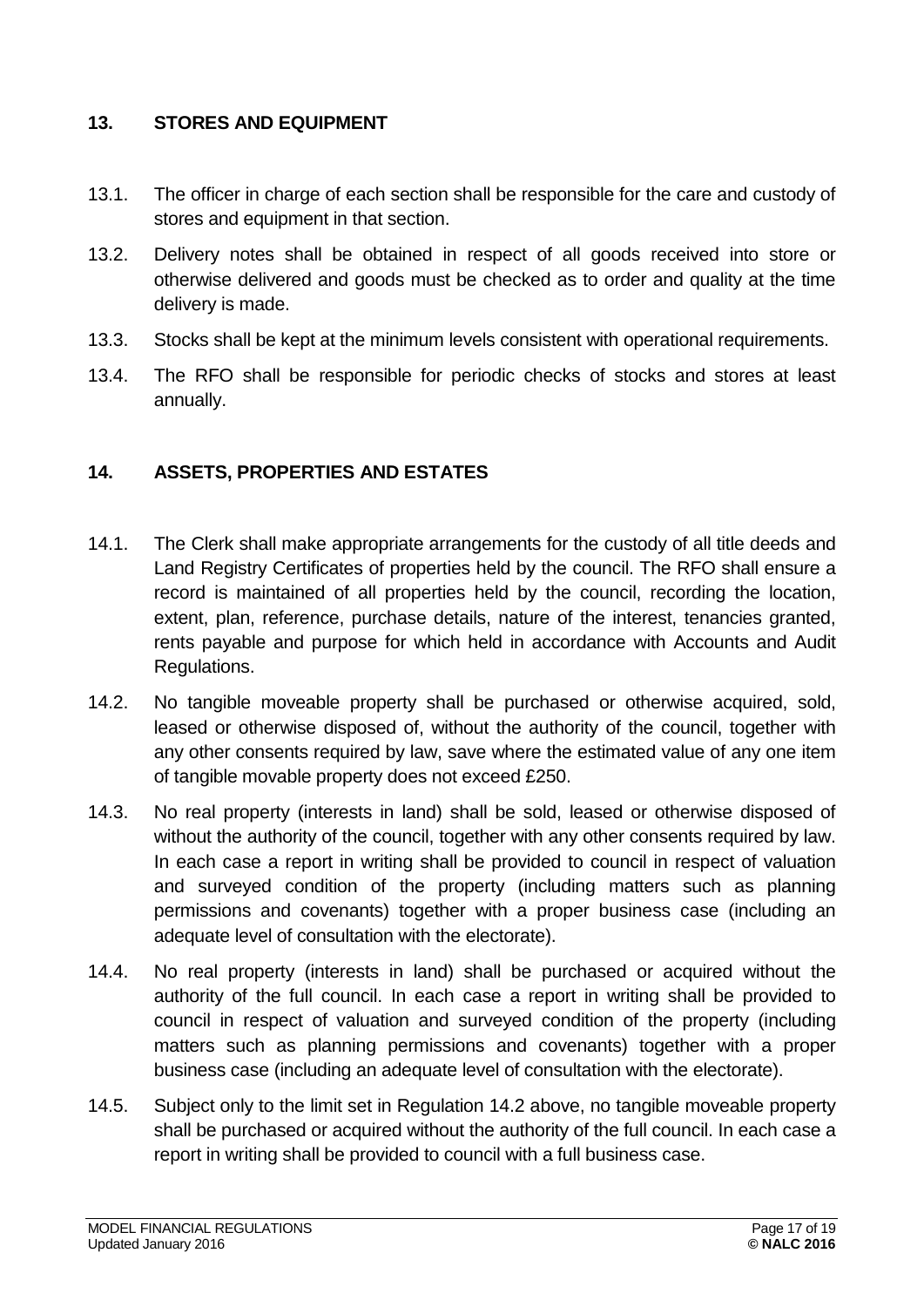14.6. The RFO shall ensure that an appropriate and accurate Register of Assets and Investments is kept up to date. The continued existence of tangible assets shown in the Register shall be verified at least annually, possibly in conjunction with a health and safety inspection of assets.

# <span id="page-17-0"></span>**15. INSURANCE**

- 15.1. Following the annual risk assessment (per Regulation 17), the RFO shall effect all insurances and negotiate all claims on the council's insurers.
- 15.2. The Clerk shall give prompt notification to the RFO of all new risks, properties or vehicles which require to be insured and of any alterations affecting existing insurances.
- 15.3. The RFO shall keep a record of all insurances effected by the council and the property and risks covered thereby and annually review it.
- 15.4. The RFO shall be notified of any loss liability or damage or of any event likely to lead to a claim, and shall report these to council at the next available meeting.
- 15.5. All appropriate members and employees of the council shall be included in a suitable form of security or fidelity guarantee insurance which shall cover the maximum risk exposure as determined annually by the council, or duly delegated committee.

# <span id="page-17-1"></span>**16. CHARITIES**

16.1. Where the council is sole managing trustee of a charitable body the Clerk and RFO shall ensure that separate accounts are kept of the funds held on charitable trusts and separate financial reports made in such form as shall be appropriate, in accordance with Charity Law and legislation, or as determined by the Charity Commission. The Clerk and RFO shall arrange for any audit or independent examination as may be required by Charity Law or any Governing Document.]

# <span id="page-17-2"></span>**17. RISK MANAGEMENT**

17.1. The council is responsible for putting in place arrangements for the management of risk. The Clerk shall prepare, for approval by the council, risk management policy statements in respect of all activities of the council. Risk policy statements and consequential risk management arrangements shall be reviewed by the council at least annually.